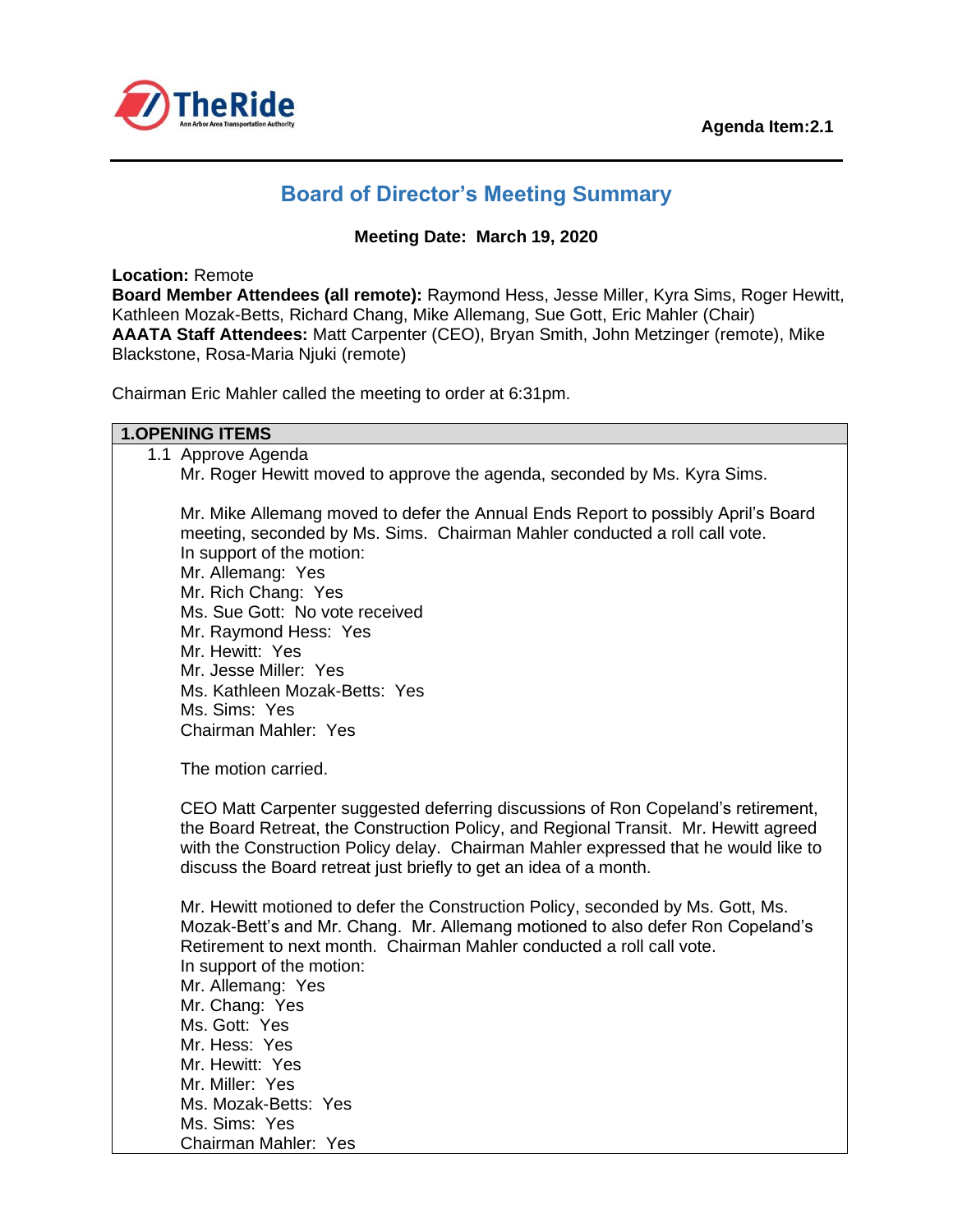| The motion carried. Discussions of the Annual Ends Report, Ron Copeland's<br>Retirement, and the Construction Policy were deferred.                                                                                                                                                                                                                                                                                                                                                                                                                                                                                                                                                                                                                                                                                                                                                                                                                                                                                                                                                                                                                                                                                                                |
|----------------------------------------------------------------------------------------------------------------------------------------------------------------------------------------------------------------------------------------------------------------------------------------------------------------------------------------------------------------------------------------------------------------------------------------------------------------------------------------------------------------------------------------------------------------------------------------------------------------------------------------------------------------------------------------------------------------------------------------------------------------------------------------------------------------------------------------------------------------------------------------------------------------------------------------------------------------------------------------------------------------------------------------------------------------------------------------------------------------------------------------------------------------------------------------------------------------------------------------------------|
| 1.2 Public Comment<br>Mr. Jim Mogensen asked that Michelle Barney's comments be read to the Board once<br>received and thanked Ron Copeland for his years of service.<br>Mr. Mogensen asked if information / materials on potential August service changes or<br>fare changes be made available on the website. He also spoke about the old YMCA<br>site and the accommodations that should be considered for Uber, Lyft, food service,<br>Amazon, AirRide, and the bike lane. Lastly, he addressed the YTC project and<br>suggested an equity divide between Ann Arbor and Ypsilanti.                                                                                                                                                                                                                                                                                                                                                                                                                                                                                                                                                                                                                                                             |
| 1.3 General Announcements<br>None                                                                                                                                                                                                                                                                                                                                                                                                                                                                                                                                                                                                                                                                                                                                                                                                                                                                                                                                                                                                                                                                                                                                                                                                                  |
| 2. CONSENT AGENDA                                                                                                                                                                                                                                                                                                                                                                                                                                                                                                                                                                                                                                                                                                                                                                                                                                                                                                                                                                                                                                                                                                                                                                                                                                  |
| 2.1 Minutes<br>Ms. Sims moved to approve the minutes, seconded by Ms. Mozak-Betts. Chairman<br>Mahler conducted a roll call vote.<br>In support of the motion:<br>Mr. Allemang: Yes<br>Mr. Chang: Yes<br>Ms. Gott: Yes<br>Mr. Hess: Yes<br>Mr. Hewitt: Yes<br>Mr. Miller: Yes<br>Ms. Mozak-Betts: Yes<br>Ms. Sims: Yes<br>Chairman Mahler: Yes                                                                                                                                                                                                                                                                                                                                                                                                                                                                                                                                                                                                                                                                                                                                                                                                                                                                                                     |
| The motion carried and the minutes were moved into the record.                                                                                                                                                                                                                                                                                                                                                                                                                                                                                                                                                                                                                                                                                                                                                                                                                                                                                                                                                                                                                                                                                                                                                                                     |
| <b>3. EMERGENT BUSINESS</b>                                                                                                                                                                                                                                                                                                                                                                                                                                                                                                                                                                                                                                                                                                                                                                                                                                                                                                                                                                                                                                                                                                                                                                                                                        |
| 3.1 Coronavirus Update<br>CEO Carpenter, Mr. Bryan Smith, and Mr. John Metzinger provided an update on the<br>Coronavirus and AAATA's response to that.<br>CEO Carpenter complimented and thanked the staff, the community, and the Board.<br>He described the current status of terminals being shuttered, fares being dropped, and<br>start of reduced fixed route services. He stated that AAATA is committed to serving the<br>community as long as they are able to do so. He described many uncertainties and<br>mentioned possibilities of new legislation and federal assistance in the future.<br>He stated that the new definition of success going forward looks like maintaining<br>skeletal fixed route and paratransit services throughout the duration of the pandemic.<br>He also suggested that the community may need to prepare themselves that bus<br>services like AAATA may need to cease operations for a period of time, though AAATA<br>is aiming to be as resilient as possible. He pointed out that there are budget<br>implications and probably a recession ahead. He described the current state of<br>reaction that may also have a rebound, for which the community and AAATA will want<br>to position themselves. |
| Mr. Smith reported continuing on the national trend, with about a 74% decline in<br>ridership. He emphasized that leaves 26% of ridership that still need to get<br>somewhere. He expressed the intent to serve the community for as long as possible                                                                                                                                                                                                                                                                                                                                                                                                                                                                                                                                                                                                                                                                                                                                                                                                                                                                                                                                                                                              |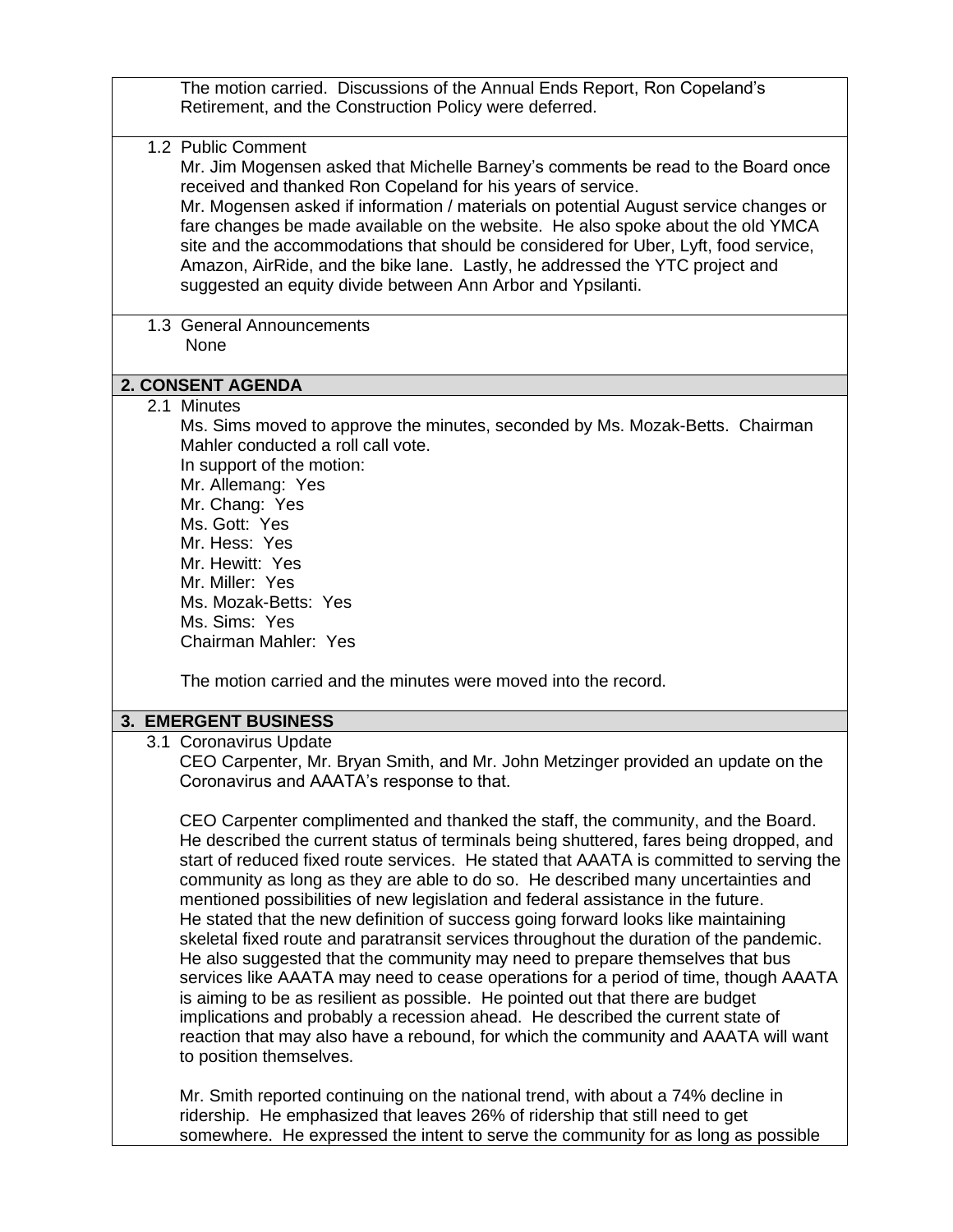and complimented the staff's commitment. He reported that buses are being cleaned nightly, extra supplies are on back order, and discussions are being had between operations and planning as to what a much-reduced service would look like.

Mr. Metzinger provided a brief summary of the financial situation, highlighting a loss of fare revenue for the next 6 months of the year, which could be about \$2.8M dollars in fare revenue. He also described the challenge of growing costs affiliated with the Coronovirus. Currently, AAATA is looking at more than \$3M impact on the budget. He compared this to other parts of the country, like New York City's MTA, which is looking for a \$4B bail out. He described the good news that the reserve appears to be adequate and cash sufficient to meet needs for most of the remaining fiscal year. He reported that AAATA accounting is systematically tabulating costs affiliated with the Coronovirus in order to seek assistance for those costs in the future. He also shared that the August service change discussions with the public currently scheduled for April will still move forward in a safe environment such as online forums.

CEO Carpenter reported on the staff's meaningful interactions with the bus operators and a 70-year-old rider able to reach and care for her 90-year-old mother because of the AAATA buses during this difficult time.

Chairman Mahler and Ms. Gott gave thanks to the staff. Ms. Gott asked what Board members can do to be helpful. CEO Carpenter thanked the Board for the efficiency of their policy governance. He asked the Board to continue to look at their policies and ensure that they hold up during times of a pandemic.

 3.2 Audit Task Force Update / Audit Presentation Ms. Sims reported that the audit went well and overall was a very clean audit. Marlene Beach and Michael Santicchia of UHY presented on the audit.

### **4. POLICY MONITORING & DEVELOPMENT**

4.1 Committee Reports

4.1.1 Governance Committee Chairman Mahler highlighted discussion of the committee agendas and the

Board retreat.

4.1.1.1 Board Retreat

Chairman Mahler expressed he was original aiming for a Board retreat in May or June. Considering the current situation, he suggested that the topic be revisited next month. Mr. Allemang expressed he would like to defer until next month. Mr. Hewitt, Ms. Gott, and Ms. Mozak-Betts agreed. Chairman Mahler will save the main body of the discussion for next month, to be addressed then if timely.

4.1.2 Finance Committee

Mr. Allemang reported that the majority of the meeting was taken up by the audit task force. He emphasized that the auditors were extremely complimentary of LaTasha Thompson, Mr. Metzinger, and the accounting staff, and that it was a positive audit.

He reported that Mr. Smith led discussion on potential changes to the paratransit service and CEO Carpenter gave an update on RTA.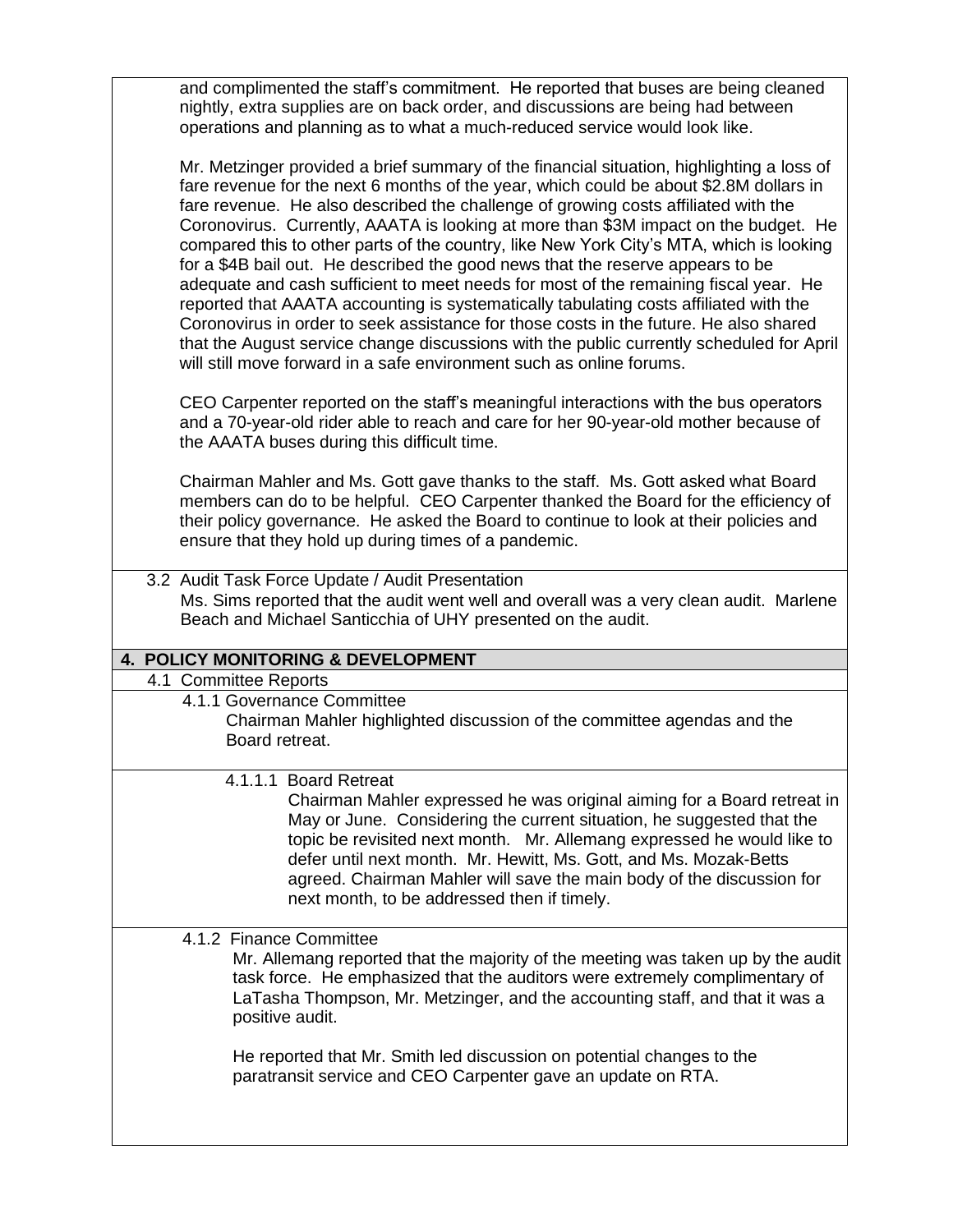4.1.3 Service Committee

Mr. Hewitt reported that the Service Committee spent almost the whole meeting discussing the Construction Policy, which he feels the Board has wisely decided to defer. Otherwise, the same updates were given by Mr. Smith and CEO Carpenter as were given to the Finance Committee.

4.2 LAC Report

Ms. Cheryl Weber reported on identifying people that were interested in the paratransit vehicles that are being purchased. Michelle Willis set up a meeting for this, but then the pandemic hit, so that meeting has been delayed. She shared that Mr. Smith spoke with the LAC regarding some of the recommendations from the paratransit study. She mentioned the RTA approval, which the LAC is happy about. She reported that LAC also discussed issues about the inline buses, how people are fastened in, and different problems with how people are dropped off. Lastly, Ms. Weber indicated that there was discussion of FlexRide changes at the meeting as well.

## 4.3 Monitoring Reports

4.3.1 Ends Report

CEO Carpenter reported that the only difference in the report to be reviewed at next month's Board meeting are indications of whether each policy was considered compliant or otherwise in the previous review. He looks forward to a discussion next month and hopes the Board will be able to acceptance it.

# **5. STRATEGY & OPERATIONAL UPDATES: CEO**

5.1 Authorization of Grant Application

Mr. Metzinger walked the Board through the application and resolution, asked for the Board's acceptance of the resolution, and took questions from the Board.

Mr. Allemang asked if submitting the application will commit AAATA in any way, if the Board would have the ability to decline a full or partial award. Mr. Metzinger said yes, AAATA can step back, though there are risks associated with that – it could make it challenging for FTA to award future projects if a previous one has been stepped back from.

Ms. Gott commented that it could consider scaling back the project if there is a partial award; it's possible that AAATA could design and construct to the scale of the award.

Ms. Mozak-Betts asked if Mr. Metzinger feels that AAATA has been able to make the necessary tweaks to get the application through the next hoop. Mr. Metzinger expressed feeling they will be able to have a good shot with the improvements made.

Mr. Hess asked Mr. Metzinger what a typical local share tends to be on these projects. Mr. Metzinger responded that both reviewers said bringing more money to the table does make a grant application more competitive. He reported that there are grants that were funded at the typical 80/20 split. He pointed out that at this particular time, there isn't any further local funds to offer. Mr. Hess suggested getting congressional support. Mr. Metzinger reported that AAATA has reached out for congressional support letters and has a meeting with Susan Weber of the FTA, hoping that will help with the application.

Chairman Mahler conducted a roll call vote on the resolution. In support of the resolution: Mr. Allemang: Yes Mr. Chang: Yes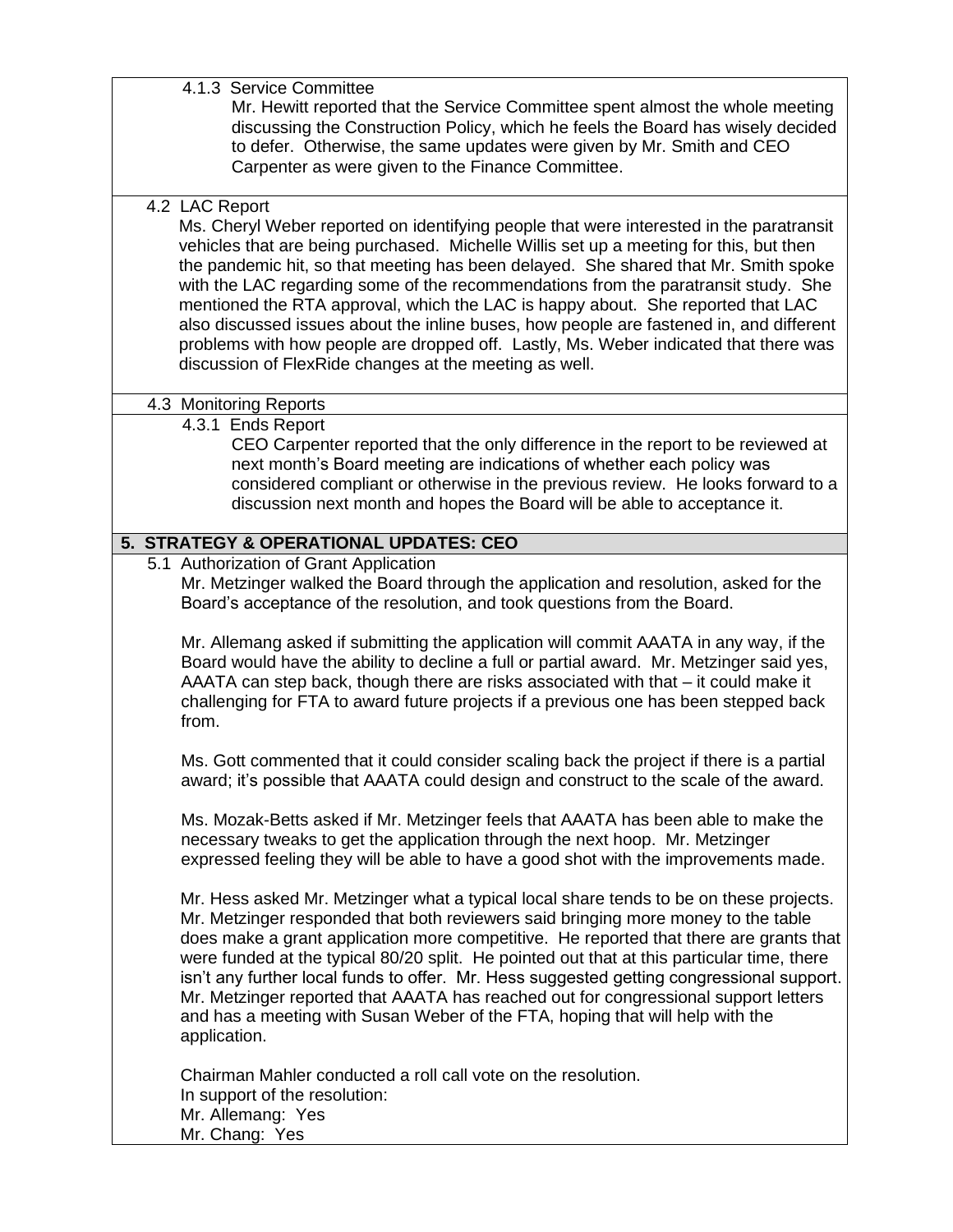|  | Ms. Gott: Enthusiastically Yes                                                                                                                                                                                                                                                                                                                                                                                                                                                                                                                                                                                                                                                                                                                                                                                                                                                                                             |
|--|----------------------------------------------------------------------------------------------------------------------------------------------------------------------------------------------------------------------------------------------------------------------------------------------------------------------------------------------------------------------------------------------------------------------------------------------------------------------------------------------------------------------------------------------------------------------------------------------------------------------------------------------------------------------------------------------------------------------------------------------------------------------------------------------------------------------------------------------------------------------------------------------------------------------------|
|  | Mr. Hess: Yes                                                                                                                                                                                                                                                                                                                                                                                                                                                                                                                                                                                                                                                                                                                                                                                                                                                                                                              |
|  | Mr. Hewitt: Yes                                                                                                                                                                                                                                                                                                                                                                                                                                                                                                                                                                                                                                                                                                                                                                                                                                                                                                            |
|  | Mr. Miller: No vote response                                                                                                                                                                                                                                                                                                                                                                                                                                                                                                                                                                                                                                                                                                                                                                                                                                                                                               |
|  | Ms. Mozak-Betts: Yes                                                                                                                                                                                                                                                                                                                                                                                                                                                                                                                                                                                                                                                                                                                                                                                                                                                                                                       |
|  | Ms. Sims: Yes                                                                                                                                                                                                                                                                                                                                                                                                                                                                                                                                                                                                                                                                                                                                                                                                                                                                                                              |
|  | <b>Chairman Mahler: Yes</b>                                                                                                                                                                                                                                                                                                                                                                                                                                                                                                                                                                                                                                                                                                                                                                                                                                                                                                |
|  | The resolution was passed unanimously.                                                                                                                                                                                                                                                                                                                                                                                                                                                                                                                                                                                                                                                                                                                                                                                                                                                                                     |
|  | 5.2 Regional Transit                                                                                                                                                                                                                                                                                                                                                                                                                                                                                                                                                                                                                                                                                                                                                                                                                                                                                                       |
|  | CEO Carpenter reported that the attempt to use the Municipal Partnership Act stalled<br>in the State legislature, seeming to flounder on broad anti-tax sentiment across the<br>state, and a plan to amend the RTA's enabling legislation floundered as well. He<br>highlighted that these attempts have brought AAATA and the community together,<br>particularly AAATA and members of Washtenaw County and the RTA. He reported<br>that the meeting to continue working on the plan for Washtenaw County has been<br>pushed out to later in the month.<br>He also reported that the Detroit to Ann Arbor bus service launched on Monday, March<br>16th.<br>Mr. Allemang asked about the D2A2 service, if ridership is poor, who would make the<br>decision to suspend the service. CEO Carpenter responded that he and the CEO of<br>RTA would make a collaborative decision. He described their desire to power through |
|  | at the moment, a decision to be re-evaluated as needed.<br>Ms. Mozak-Betts expressed that the color scheme is very similar to the WAVE. CEO<br>Carpenter explained that the WAVE and D2A2's service areas don't overlap much, and                                                                                                                                                                                                                                                                                                                                                                                                                                                                                                                                                                                                                                                                                          |
|  | it was a challenge to more importantly separate the color schemes from those of DDOT<br>and SMART.                                                                                                                                                                                                                                                                                                                                                                                                                                                                                                                                                                                                                                                                                                                                                                                                                         |
|  | 5.3 CEO Report<br>At Chairman Mahler's request, CEO Carpenter and Mr. Smith provided a recap of<br>some of the efforts being made to protect the public during this time and what service is<br>currently running. Mr. Smith reported an upped amount of cleaning and also<br>scheduling a second round of Clorox 360 this week. He shared the suspension of<br>fares reduces the amount of interaction between the driver and passengers, as well as<br>the ability to board now at both ends of the bus to improve social distancing. Mr. Smith<br>reported that the reduced service began today, about 100 hours less a day, which ran<br>successfully today. He asked the public to stay 4-6 feet apart on the bus when<br>possible, only approach the driver when necessary, and there is still a full complement<br>of call takers for questions.                                                                    |
|  | CEO Carpenter reported that the San Francisco Bay is very much requiring people to<br>stay in their homes, but their public transit is still running, with challenges. He shared<br>that AAATA is working on the assumption that they will need to be present through the<br>duration of the event.                                                                                                                                                                                                                                                                                                                                                                                                                                                                                                                                                                                                                        |
|  | Mr. Hess asked about the drivers' health and mindsets. CEO Carpenter described the<br>staff as of one of AAATA's greatest assets and at the same time one of the points of<br>vulnerability. He expressed at some point they are expecting confirmation of infection<br>within or near the workforce which would lead to staff attrition, perhaps sapping<br>AAATA's strength to put service out.                                                                                                                                                                                                                                                                                                                                                                                                                                                                                                                          |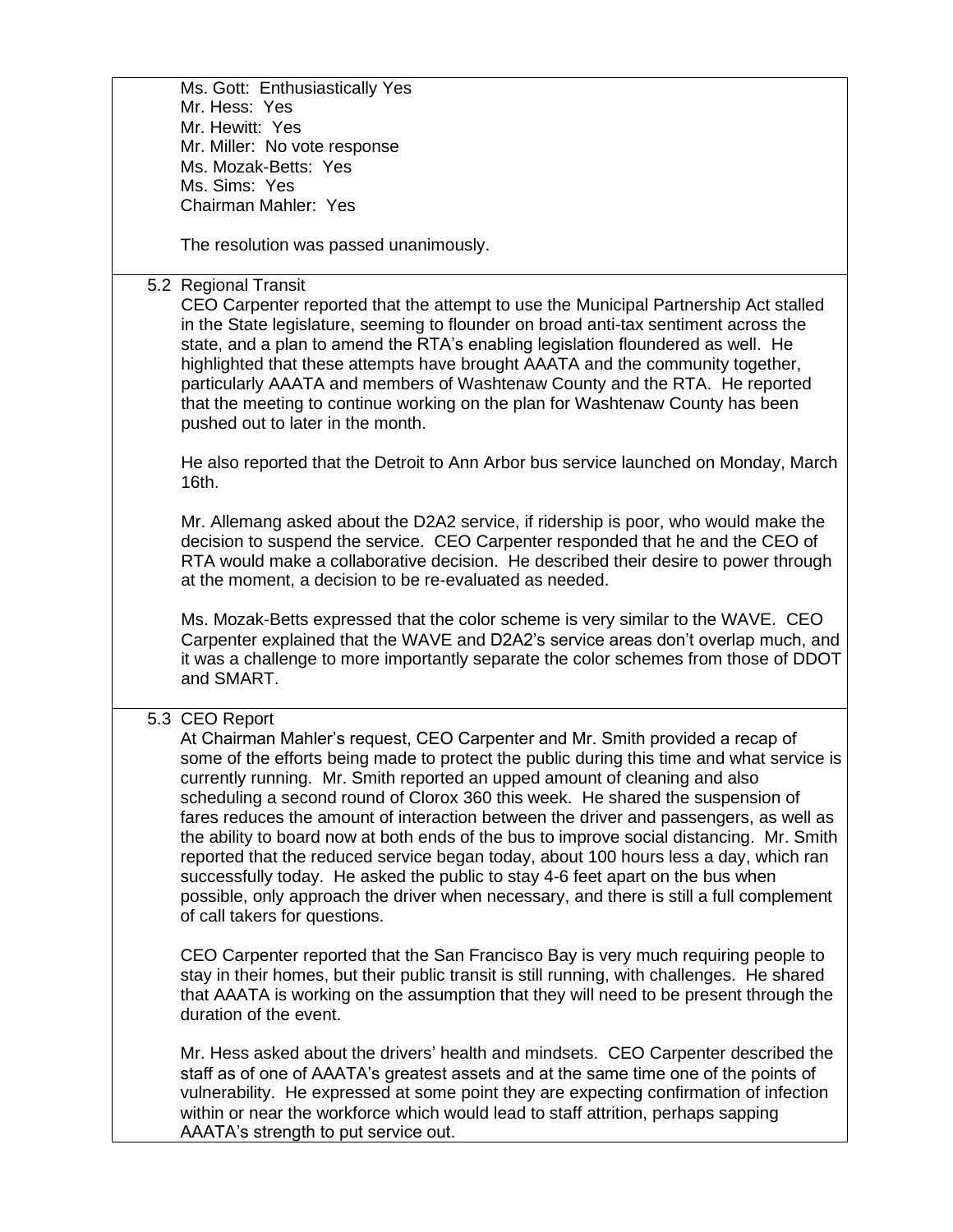Mr. Smith reported at this time they still have good staff attendance and are providing bag lunches for all the operators and staff there on Friday as a thank you. He noted that they are also distributing hand sanitizers to all staff, making use of it a standard procedure. He expressed being proud to work with the entire staff.

CEO Carpenter reported that all this week office staff has been instructed to work from home that could. He also mentioned that face masks are being allowed if the drivers want to wear their own masks. Generally, he described that staff as holding up fairly well.

Mr. Allemang asked how the planning and discussions of potential service changes scheduled for August will be affected. CEO Carpenter expressed that it creates a challenge, especially the public involvement piece, but he would like to try and continue forward with having these necessary budgetary discussions remotely via technology, or in person with small groups, if warranted and possible. He noted that meetings have already been held with the City of Ann Arbor and CIL, but others have had to be delayed this week with the DDA, City of Ypsilanti, and Ypsilanti Township simply because of the pandemic.

Mr. Allemang expressed not wanting to sound negative, but under these unsure circumstances and probable financial challenges, AAATA needs to be very careful about making commitments that they may not be able to fulfill, particularly on the financial side, but also on the operational side. He wanted to emphasize how critical that is to the future service of this great agency. He went on to thank CEO Carpenter for his leadership and the staff for all their efforts, expressing they make him proud to be a Board member.

CEO Carpenter expressed that it is definitely a team effort.

#### **6. CLOSING ITEMS**

6.1 Topics for Next Meeting: Communication & Support (Policy 2.11); Financial Conditions (Policy 2.5); Compensation & Benefits (Policy 2.3); Governing Style (Policy 3.1); Board Job Description (Policy 3.2) Ends Report Construction Policy Ron Copeland's Retirement Board Retreat

### 6.2 Public Comment

Mr. Mogensen discussed technology, how many don't have access with the closing of libraries. He asked for printer ready documents on the Website.

He suggested checking in on facilities with people in them that may need access to GroceryRide.

He pointed out that we need to keep track of what is happening around the transit centers, which have been understandably shut down, to make sure public health is being maintained.